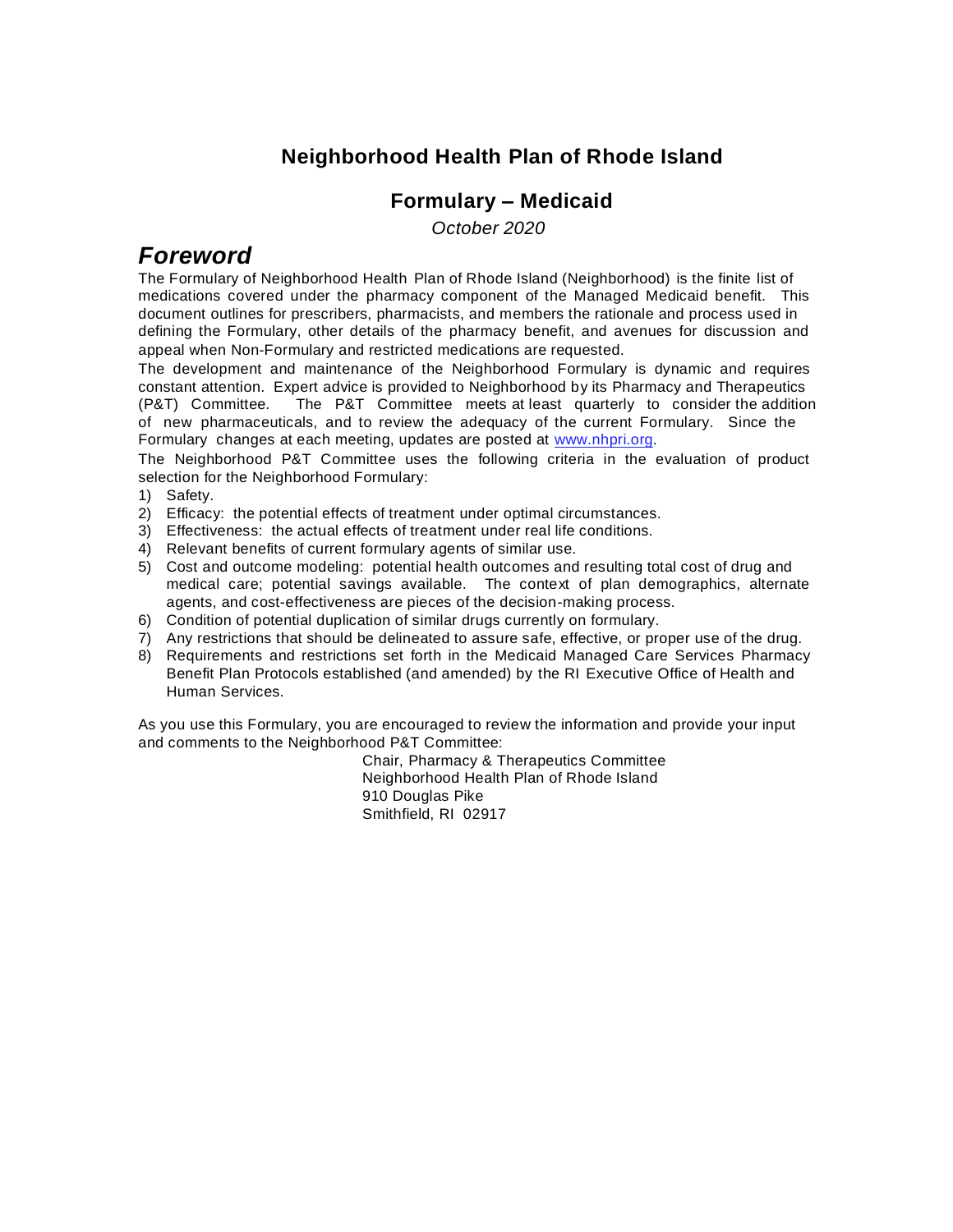### *How to Use the Drug Formulary*

The Formulary is a list of covered drug agents for Neighborhood members. Drugs are listed by their drug class. Drugs are also listed alphabetically in the "Index" section of the Formulary.

The Formulary identifies many drugs that have specific limitations and restrictions under the Requirements/Limits column. Drugs listed with "PA" require Prior Authorization (see details below). Drugs listed as "QL" have a limit (quantity limit) on the quantity of medication that one can receive. Drugs listed as "ST" require step therapy (this means that they are only covered when there is evidence that another specific drug has been tried and failed). Drugs listed as OTC mean that this medication is an Over The Counter product.

Please remember that Neighborhood encourages the use of generic drugs as first line alternatives for most drug classes. Please utilize generic drugs whenever possible.

# **Coverage Limitations**

The Formulary does not provide information regarding all coverage and limitations an individual member may have. Members may have specific exclusions or a lack of coverage which is not reflected in the Formulary.

The Formulary applies only to outpatient drugs provided to members, and does not apply to medications used in inpatient settings. If a member has any specific questions regarding their coverage, they should contact Customer Service 1-401-459-6020.

The following general provisions pertain to all covered individuals:

- A. Some Over the Counter (OTC) products are covered for members. A written prescription is required for OTC products to be covered.
- B. Drug Products not listed in the Formulary at [www.nhpri.org,](http://www.nhpri.org/) are not covered.
- C. Any drug products used for cosmetic purposes are not covered.
- D. Experimental drug products, or any drug products used in an experimental manner are not covered.
- E. Replacement of lost or stolen medications will be covered on a case by case basis.
- F. Infertility treatments are not covered
- G. Unless otherwise stated, dispensed quantities are limited to one month's supply.
- H. Non Formulary Medications are subject to Quantity Limitations and these products will be specified in a document posted on Neighborhood's website for reference.
- I . Drug products failing industry-standard patient safety screens will not be dispensed at the pharmacy without further information from the prescriber.

# *Generic Substitution*

When available, FDA approved generic drugs are to be used in all situations. Greater economy is realized through the use of generic equivalents. This policy is consistent with Rhode Island law, and is not meant to preclude or supplant any state statutes that may exist. All drugs, which are or become available generically, are subject to review by Neighborhood's P&T Committee.

- As permitted by Rhode Island pharmacy statutes, generic substitution using all forms of Arated generics is required if, pursuant to pharmacist's judgment, there is sufficient evidence that the generic product will produce the same therapeutic effect as the brand comparator.
- Certain drug products with complex pharmacokinetics, dosage forms, narrow therapeutic efficacy or where blood level maintenance is crucial will not be subject to substitution. This list is reviewed and updated periodically based on the clinical literature and available pharmacokinetic principals of the drug products.

# *Therapeutic Interchange*

Therapeutic interchange is the practice of replacing, with the prescribing physician's approval, a prescription medication originally prescribed for a member with a chemically different medication. Medications used in therapeutic interchange programs are expected to produce similar levels of clinical effectiveness and sound medical outcomes, based on available scientific evidence. This is done on an individual basis whereby the Neighborhood Pharmacy staff will reach out to the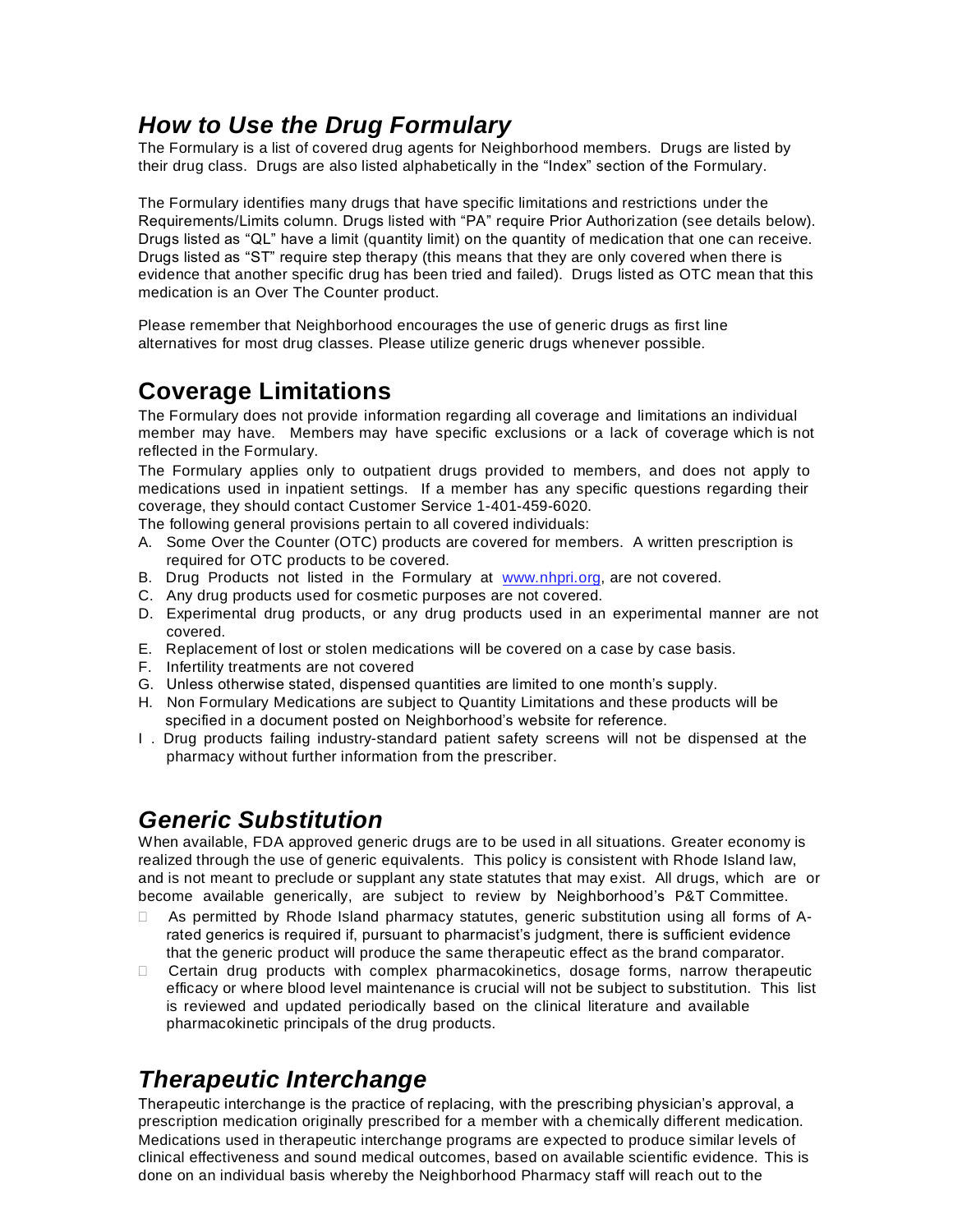### *Experimental Drugs*

The experimental nature or use of drug products will be determined by the Neighborhood P & T Committee using current medical literature. Any drug product or use of an existing product, which is determined to be experimental, will be excluded from coverage.

### *Exception Process*

Coverage for Non-formulary medications may be applied for by prescribers. Requests for Non-Formulary medications are addressed by Neighborhood pharmacy and medical staff. When a member gives a prescription order for a non- formulary drug to a dispensing pharmacist, the dispensing pharmacist will evaluate the patient's drug history and contact the prescriber to let the prescriber know that the medication needs authorization. The prescriber will then call or fax Neighborhood to request coverage of the medication. The prescriber will provide information to address the following:

- a) The use of Formulary products is contraindicated in the patient.
- b) The patient has failed an appropriate trial of Formulary or related agents.
- c) The choices available in the Drug Formulary are not suited for the present patient care need, and the drug selected is required for patient safety.
- d) The use of a Formulary Drug may provoke an underlying condition, which would be detrimental to patient care.

The Neighborhood P&T Committee recognizes that not all medical needs can be met with the drugs listed in this document and encourages inquiries about alternative therapies. For more information on the denial process, see section on **Adverse Determination** below.

### *Prior Authorization*

Drug products, which are listed as Prior Authorization (PA) required, require approval when the member presents a prescription to a network pharmacy. To obtain coverage, a prescriber or prescribers representative may:

- a) Fax a completed **Prior Authorization Request** to the Neighborhood Pharmacy Department at 1- 866-423-0945.
- b) Contact the pharmacist at Neighborhood Pharmacy Department at 1-401-459-6020 and provide all necessary information requested.

Each request will be reviewed on individual patient need, and according to criteria approved by the Neighborhood P&T Committee. For information on the process for denials, see section on **Adverse Determination** below.

# *Step Therapy*

Drug products that are listed as "ST" require step therapy. Step therapy is when a member needs to try additional formulary products prior to initiating the requested medication. If the formulary products that are required to be tried are not appropriate for the member or there is a reason that the member cannot take the formulary alternatives, the provider can request an exception to the Step Therapy.

### *Adverse Determination*

For requests that do not meet the criteria for a benefit exception:

- a) The rationale and Formulary alternatives will be provided to the prescribing provider.
- b) In instances when the prescriber feels the recommended alternatives do not meet the needs of the patient, the prescriber will be referred to the Neighborhood Medical Director or Physician Reviewer for approval or denial of the request. After discussion with the prescriber, the Medical Director or Physician Reviewer will assess the prescription's